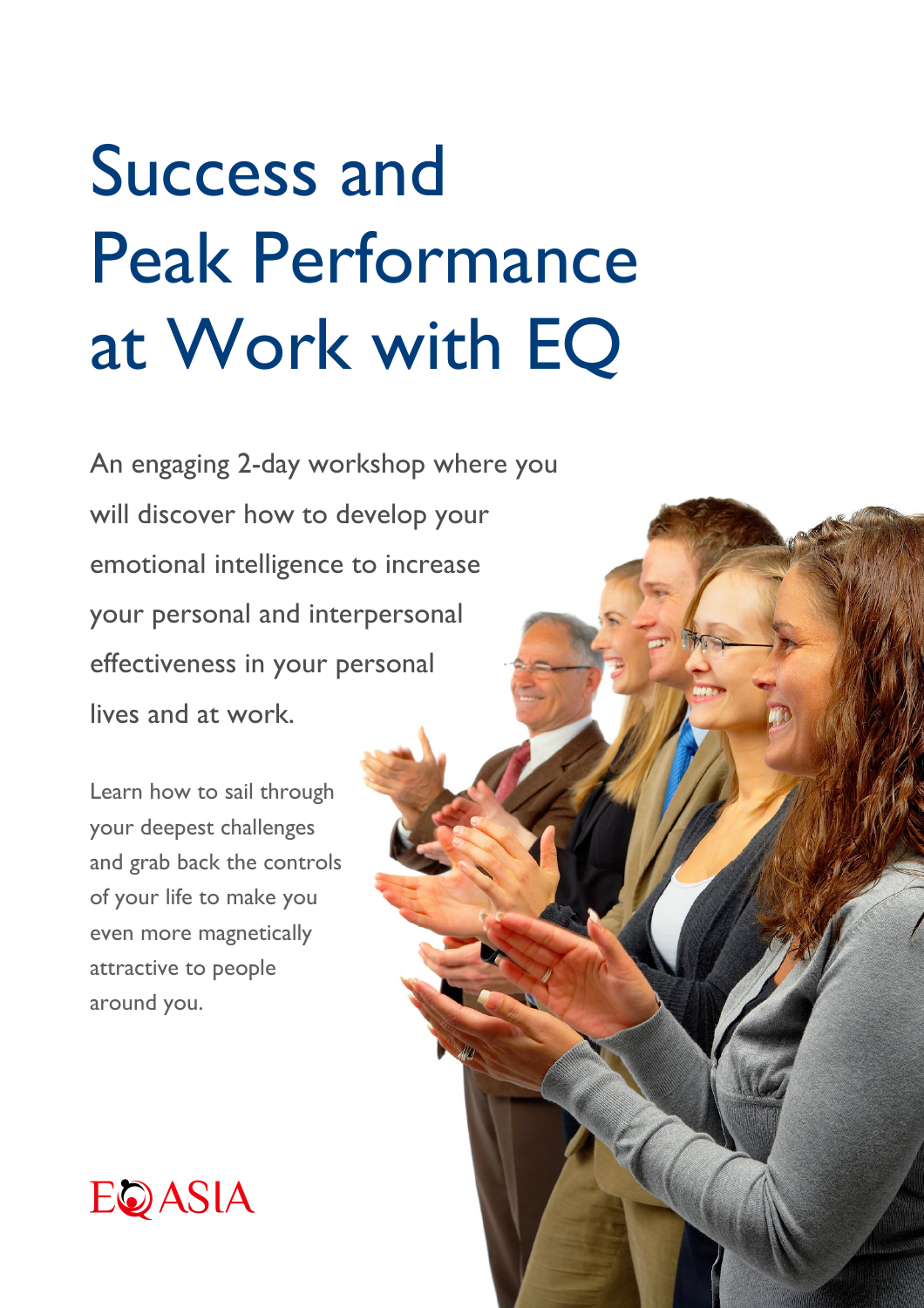# Program Synopsis

You will experience breakthrough discoveries in science and psychology that will help you eliminate the anxiety, frustration, self-doubt and fear that are destroying your chances of experiencing happiness and fulfilment in different aspects of your life, personal or work.



If you're ready to finally say goodbye to your emotional challenges like insecurity, fear, and anxiety that are holding you back from true success, this will be the most important program you will ever attend. We will show you how to practice small daily steps that will build new patterns in your life and help you break away from destructive patterns.

Learn to increase your skills in dealing with people and transform yourself into the powerful, confident, attractive person that every man, woman and company is desperately looking for.

Learn methods that help you connect so easily with others, communicate effectively and establish powerful relationships at work.

### Target Audience

Executives, Managers, Leaders and anyone looking into breakthrough results in their lives and at work.

## Program Objectives

- Understand your EQ Profile and understand what drives and challenges you (each participant will be profiled).
- Be more conscious of your own emotions and how they are projected as well as be sensitized to the projections of others.
- Recognise your unconscious habits so as to take action on these auto-pilot patterns.
- Participants will understand and value their own latent resources and how they can use them optimally to bust beliefs and install positive states.
- Learn practical tips and techniques that would enable you to have better control of your impulses and exercise self-control.
- Use tools that will assist you to dissipate toxic emotions in minutes and at the same time alter beliefs that have hampered your progress.
- Be aware of one's present values, attitude and behaviour and its consequent impact on others.
- Practice empathic listening and communication strategies and how it impacts when communicating with anyone in all circumstances.
- Differentiate between positive reinforcement and negative reinforcement and how this affects your relationship with others.
- Appreciate the value of optimism, how to practice it and make it a feature of your daily interaction with others.
- Develop the attitude of gratitude which results in peace and joy.
- Appreciate the importance of living and working with purpose and how this mission drives you to be relational and win the hearts and minds of people around you.
- Learn the 90-second principle and how this can change your life dramatically.
- Learn techniques that can dredge up past events unknown to you and remove them using your own latent resources.

# Workshop Bonuses Include

- Detailed Personality debrief using the Enneagram Profile.
- Debrief using the EQ Competency Profile.
- Dr Granville Ed D'Souza's book "EQ From The Inside Out: Breakthrough Tools & Ideas For Living A Fulfilling Life."